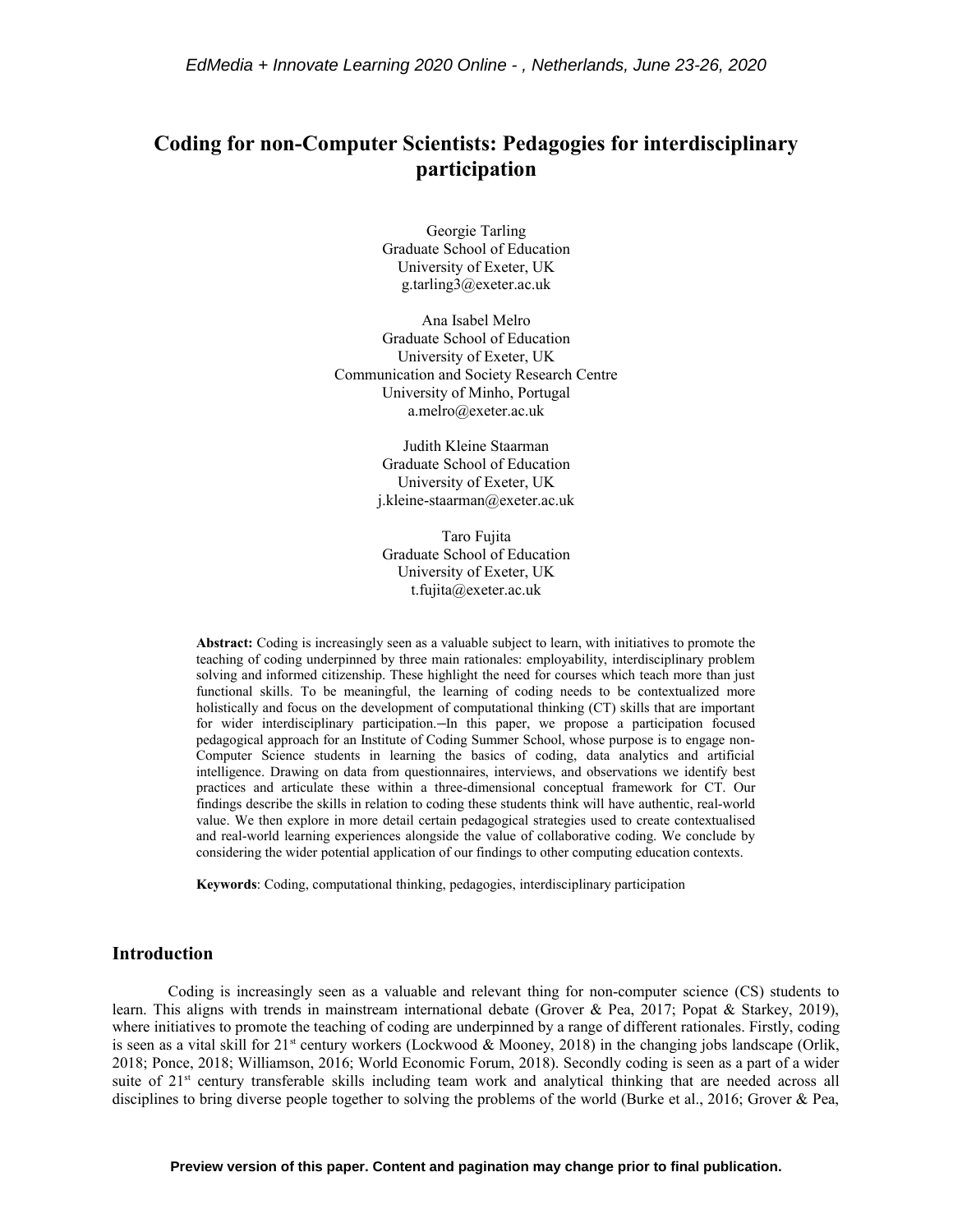2017; Popat & Starkey, 2019; Ryoo et al., 2013). Finally learning to code is seen as necessary for full participation as an informed citizen in the digital world (Bocconi et al., 2016; Grover & Pea, 2013), as it provides a foundation for creative and critical engagement with the affordances, limitations and assumptions embedded in code (Burke et al., 2016; diSessa, 2018; Dufva & Dufva, 2016). These rationales highlight that what learners need is more than just courses which teach the functional skills of coding. To be meaningful and useful, the learning of coding needs to be contextualized more holistically (Dufva & Dufva, 2016). This multitude of skills in the learning of coding is discussed in the literature around concepts of computational thinking (CT), where a range of frameworks and terminologies, including computational participation, illustrates the complexity and confusion of this subject (Brennan & Resnick, 2012; Burke et al., 2016; Gretter & Yadav, 2016; Grover & Pea, 2017). Adding to this, there is little evidence of coding courses being underpinned by CT theoretical frameworks and even less detailed evaluation of their pedagogies (Waite, 2017), particularly in meeting the real world needs of a diverse range of students.

With an intent to bridge existing concepts of CT and create a model that can guide pedagogical practices in coding courses, we developed a conceptual framework that encompasses three dimensions in the teaching of coding to non-CS students (Melro et al., 2020): (1) functional, (2) participatory and (3) critical and creative. Drawing on existing literature and student data from a coding course, this framework, and particularly the second dimension, highlights the importance of learning coding for interdisciplinary participation. At a macro level, the participatory dimension highlights how important it is for learners to engage in conversations around data science and Artificial Intelligence (AI), and to unveil further career and study opportunities that combine their background of expertise with CS. This is crucial to foster participation in coding communities and to participate in the public sphere (Dufva & Dufva, 2016; Grover & Pea, 2017; Iversen et al., 2018). At a micro level, the second dimension entails the relevance of collaborative work, for instance in developing communication skills for discussing alternative solutions for problem-solving (Barr & Stephenson, 2011; Burke et al., 2016). Given this framework, we address the need to identify best pedagogical practices that create meaningful and contextualised learning experiences that allow non-CS students to engage in interdisciplinary participation that could be relevant for their future lives and careers.

## **The study**

In this paper, we focus on the pedagogical practices and strategies in the learning of coding that help promote interdisciplinary participation in non-CS diverse learners. For this purpose, we gathered data from an Institute of Coding (IoC) Summer School, whose purpose is to engage non-Computer Science university students in learning the basics of coding, data analytics and artificial intelligence. The stated aims of the IoC are for its courses to embed innovative pedagogies, to increase diversity by appealing to a broad range of students, and to develop business, technical and interpersonal skills in equal measure. The evolution of this course is iterative and research informed, with the design and delivery shaped collaboratively by lecturers and researchers.

The IoC Summer School ran for the first time in 2018 and is comprised of three learning blocks. Block 1 (B1) is a Coding Boot Camp, teaching students how to formulate and solve problems through the use of Python. Block 2 (B2) is about Social Data Analytics, exploring statistical concepts, data visualisation and social research methods using R. Block 3 (B3) offers a series of lectures and workshops on AI and machine learning. Based on findings from 2018, in 2019, the three-week course had an increased focus on the use of pedagogical strategies to promote contextualised, real-world learning. For the purpose of this paper, we will focus on the quantitative and qualitative data of the 2019 IoC Summer School ( $n = 36$ ) that was collected through nine different questionnaires (pre and post-attitude, and programme evaluation surveys – PES, for each block), interviews with students ( $n = 14$ ), lecturers, guest lecturers and Teaching Assistants (TA) (*n* = 9) and observations (*n* = 15) of key moments of the sessions. The majority of the students in our sample are females (57.1%) from Social Sciences and Arts and Humanities (77.8 %). The data was analysed using R and SPSS for statistical analysis and NVivo for content analysis. In this study, we used a mixed-method approach in which quantitative and qualitative findings from different tools were discussed and a comprehensive content analysis of the qualitative data<sup>[1](#page-1-0)</sup> from both the student interviews and questionnaires was proceeded.

<span id="page-1-0"></span><sup>1</sup> In the following findings, student quotations are followed by an ID number, the research tool where the data was collected – PRE for the attitude questionnaires before the course, INT for the interviews and PES for the evaluation survey for B1, B2 or B3 – student's gender identity, age and discipline.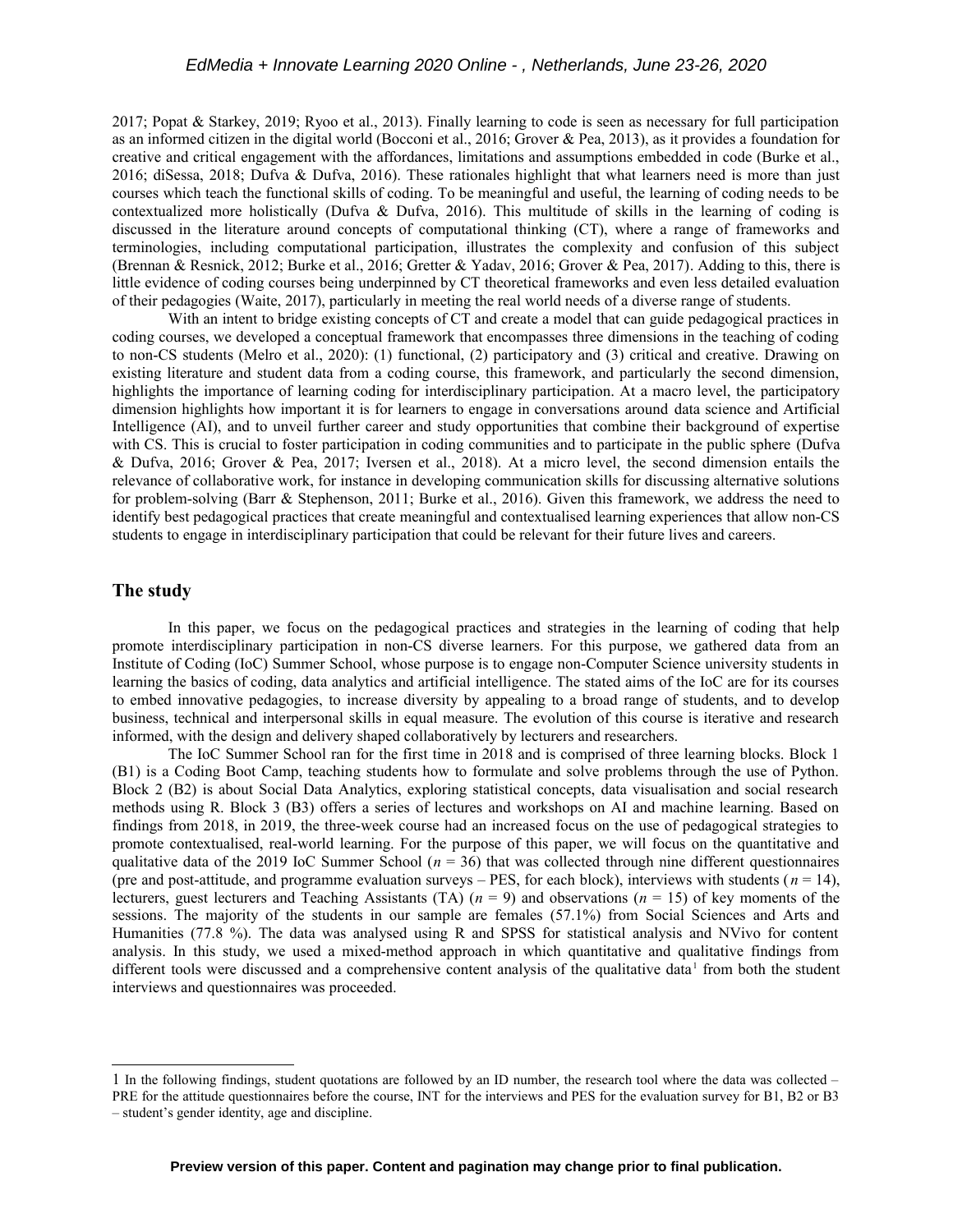#### **Findings**

<span id="page-2-0"></span>Combining the qualitative data from student interviews and questionnaires, [Error: Reference source not](#page-2-0) [found](#page-2-0) displays the categories of content analysis which address the need for an interdisciplinary participation with coding in terms of value, pedagogies and learning outcomes.

| Addressing the need for interdisciplinary participation with coding $(n = 36)$ | $n$ cases | $\frac{0}{0}$ |
|--------------------------------------------------------------------------------|-----------|---------------|
| Value of interdisciplinary participation for careers and studies               | 30        | 83.3%         |
| General careers and opportunities                                              | 22        | 61.1%         |
| Specific jobs and fields                                                       | 22        | 61.1%         |
| Pedagogies and strategies for interdisciplinary participation                  | NA        | NA            |
| Social bonding                                                                 | 15        | 41.7%         |
| Pair/group work (peer programming)                                             | 23        | 63.9%         |
| Contextualised and real-world learning                                         | 18        | 50.0%         |
| Learning outcomes for interdisciplinary participation                          | 24        | 66.7%         |

**Table 1.** Categories of content analysis of student interviews and questionnaires regarding interdisciplinary participation

<span id="page-2-2"></span>In the qualitative analysis, we found that coding's perceived relevance for students' lives and careers was explained by its interdisciplinarity. In our study, almost all students (83.3%) wanted to learn coding because they were interested in combining in one way or another their current background of expertise with the field of computer science. In the category "value of interdisciplinarity for career and studies" displayed in [Error: Reference source not](#page-2-2) [found,](#page-2-2) students either referred to specific careers in mind, such as "data analyst" or as a complement to their studies revealing interest for instance in Biosciences, data journalism or AI and ethics. As this student reveals: "I hope to work in data science eventually and am starting a MSc in data science for policymaking in September. This course should help in the social data side of things" (ID6, PESB2, male, 22 years old, Politics/International Relations). Also important is the expectation students revealed before the course around wanting to learn coding in order to have conversations with developers or to work in interdisciplinary teams. Other students would be less specific and refer to a more generic interest in terms of the opportunities that learning coding could bring to their future career. In this regard, students mentioned the idea that they would become more employable and would open more possibilities in the jobs market due to the perceived importance of technology today.

In terms of supporting the learning of coding for interdisciplinary practice, the IoC Summer School used a range of pedagogical strategies. In the PES questionnaires, overall students found the course useful for their future lives and careers, rating a mean of  $M = 3.6$  ( $SD = 1.0$ ;  $n = 56$ ), meaning they felt they could apply "quite a bit" of what they learned in their future careers. Part of this good rating is due to the value that most students (50%) placed on contextualised and real-world learning. This was accomplished in the course firstly by adopting a strategy of including industry speakers as guest lecturers who provided students with real-life problems and made them aware of a diverse range of applications, for instance, from political polling to dementia support. Secondly, it was promoted in the main lectures through the use of examples relevant to students' backgrounds and in the workshops through the use of tasks involving contextually relevant datasets ranging from weather forecasting to economic data. Finally, it was promoted through the inclusion each week of a group project, the briefs for which were anchored in real-world application. These included making a game or app, researching, creating and presenting a piece of data journalism and building a facial recognition classifier. These real-world inputs and contextualisation by lectures and guest lectures were highly appreciated by students and proved to create a meaningful learning that could be useful for their interdisciplinary careers.

<span id="page-2-1"></span>Another pedagogical strategy that proved relevant for students' future participation in interdisciplinary workplaces, was the scaffolding and support for collaborative work. Much has been discussed in the literature about the importance of pair and peer programming in the learning of coding, for instance, in how it helps foster teamwork and communication skills so students would be better prepared not only to collaborate in teams and communities using coding but also to engage in conversations with developers (Burke et al., 2016, p. 374). At the IoC Summer School, collaborative work was supported by the following: through pair work during practical activities, through the previously mentioned group projects at the end of each week and through building on existing code and developing an understanding of online coding communities. As observed in [Error: Reference source not found,](#page-2-1) more than half of the students (64%) valued peer programming through which they recognised a couple of helpful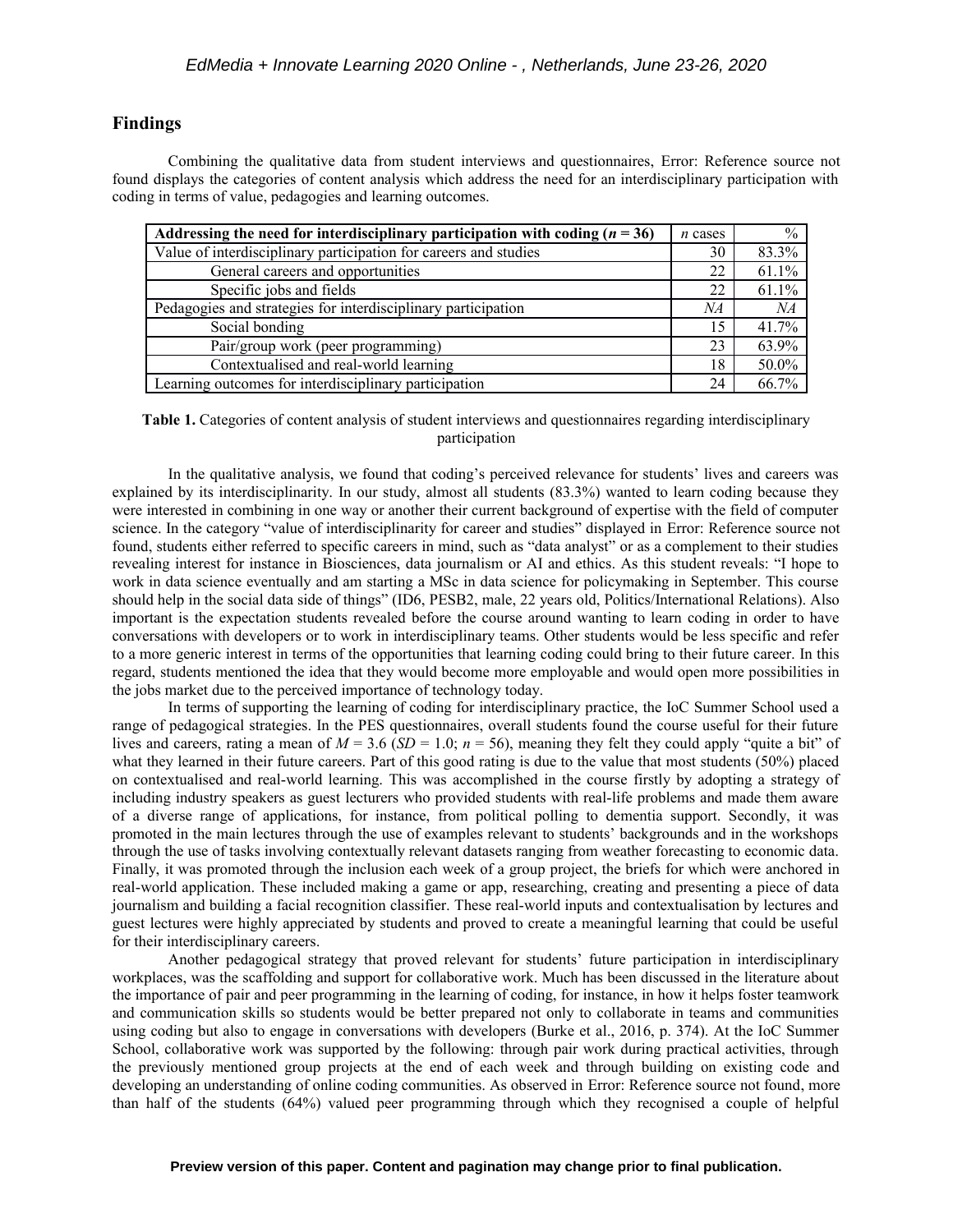learning strategies. For instance, through peer programming, students highlighted the advantage of peer debugging in spotting errors together, the importance of peer problem-solving in listening and discussing alternative solutions for problems using coding, and more importantly, the value of peer learning in explaining things to each other in a way that they could understand, reinforcing learning and confidence levels.

The findings revealed that pair work was found more helpful over group work mainly because the latter was more difficult to manage in terms of task division and reaching agreements due to its size. Nonetheless, in group projects students also learned how to communicate and present their ideas to the audience of the classroom, which lecturers also considered in their final decisions of the winning groups. The cohesion of the groups and peer collaboration was also improved when students felt they were paired with colleagues with roughly the same level of experience or with someone they better connected or were more familiar with. For the latter, the findings revealed that social bonding had great impact in collaborative work with almost half of the students (42%) recognising its value. At the IoC Summer School, social bonding was encouraged through coffee and lunch breaks, social venues after class and through classroom discussions during sessions. These moments were seen important to facilitate participation and collaborative work, as this student mention: "social events were really handy and useful for fostering greater participation in class (…)" (ID30, PESB2, female, 21 years old, Politics/International Relations). A broader way of developing students' sense of collaborative coding was through teaching them how to build on and remix others' code, use packages and libraries and draw on coding communities for support. This sense of coding as collaborative came as a surprise to some students. One commented that he hadn't realised "the classifiers like the kmeans that they spoke about in that course, you can use that and someone's done a lot of the leg work, a lot of the hard work that goes on behind the scenes" (ID37, INT, male, 34 years old, Education). However, although the lecturers saw these as valuable skills the students were developing, the students themselves did not always understand that this was a learning outcome in its own right.

In terms of participatory skills in relation to coding that students perceived developing during the course, these can be categorised in two main areas; teamwork and awareness of application. Students felt that as a result of the course they were better equipped, both to work with others to solve problems using coding and also to have conversations with developers, as expressed in this comment: "[The block was] good for understanding the basics for interactions with developers" (ID12, PESB1, male, 24 years old, Economics/Business). They also felt better informed about the potential applications of coding and were starting to see how they might use coding in their further learning or careers. As one student noted: "The academic component is important, but it all comes to down to the practical application of it, how does it change lives, how does it improve the economy, how does it improve security, so that is the aspect that I was most interested in" ((ID20, INT, male, 34 years old, Social Sciences). By understanding the principles behind things like facial recognition, they felt more able to see how they might bring their own domain knowledge to bear on technology development.

### **Discussion and conclusions**

Interdisciplinarity was found to be the most important reason why non-CS students learn coding either because they want to combine their studies or careers with CS or to engage in conversations with interdisciplinary teams. Interdisciplinarity in coding is also a major topic of discussion around data science careers since coding is seen as a vital skill for diverse people (Lockwood & Mooney, 2018). Thus, discussions around CT highlight the importance of approaching the teaching of coding in a way that not only prepares learners for the current interdisciplinary workplace but also promotes meaningful contextualised learning for wider participation (Burke et al., 2016; Melro et al., 2020). Drawing on data from an introductory coding course, in this paper, we were able to identify a set of important strategies and pedagogies that proved to be helpful by diverse learners in addressing a wider interdisciplinary participation.

<span id="page-3-0"></span>To sum up, [Error: Reference source not found](#page-3-0) gathers the strategies and pedagogies that were found useful in the data from the 2019 IoC Summer School and their relationship with the range of skills or components of both macro and micro levels of the participatory dimension of CT (Melro et al., 2020). It is important to note that the micro level skills or components are key elements that contribute to a macro level. In other words, learning communication skills, how to work collaboratively using coding, how to negotiate with colleagues and improve interpersonal relationships are essential to a wider context of working in interdisciplinary teams or jobs, engaging in conversations with developers and participating in coding communities. These skills and components focus on the value of working with "others" or in developing a 'conversational' viewpoint in learning and working with coding.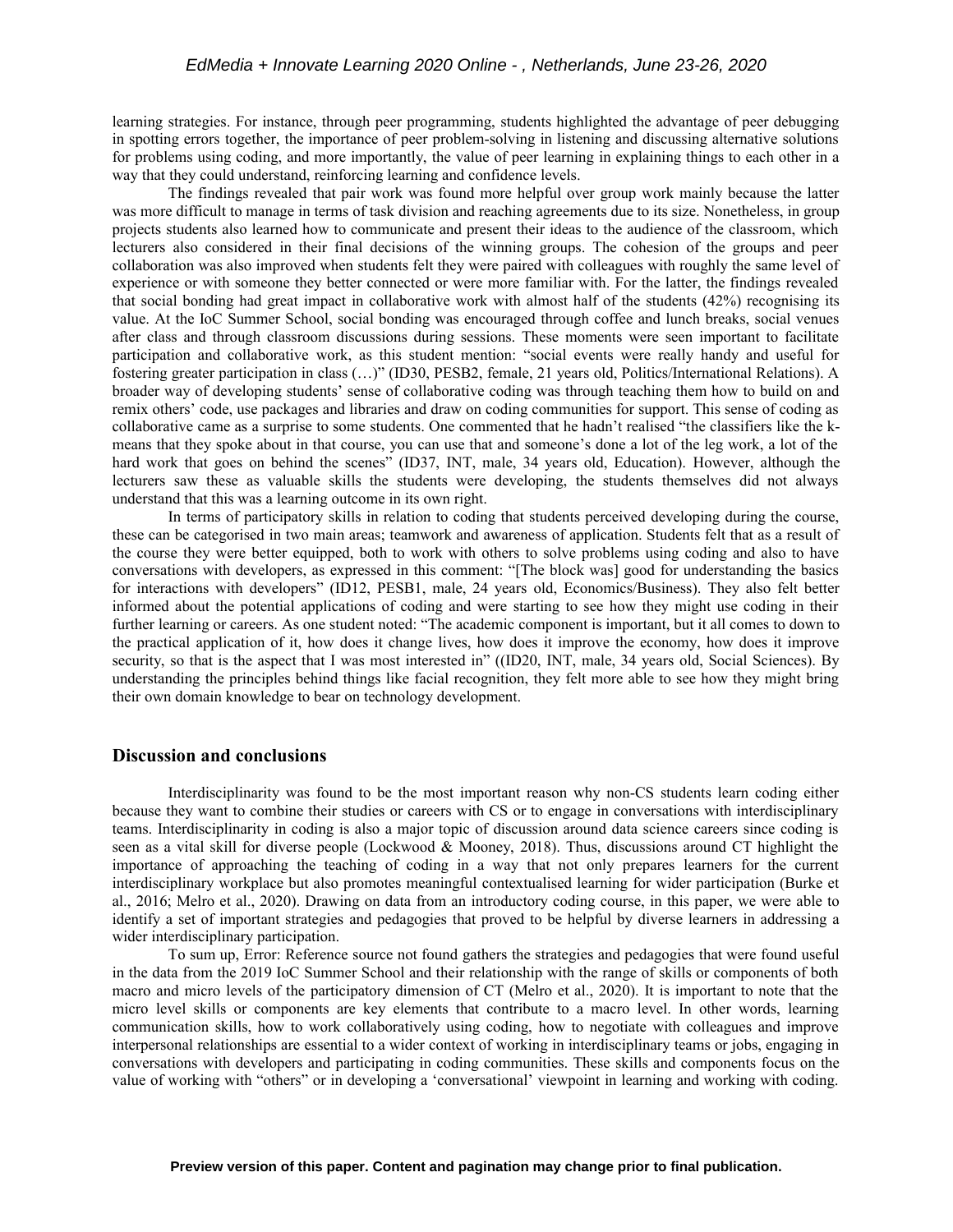These are developed in the Summer School through peer programming, remixing codes, fostering social bonding, engaging in real-world activities and understanding real applications of coding within their previous backgrounds.

| Participatory dimension of CT | Skills/components                  | Strategies/pedagogies                                           |
|-------------------------------|------------------------------------|-----------------------------------------------------------------|
|                               | Interdisciplinarity between fields | Contextualisation of lectures and<br>activities                 |
| Macro level                   | Interdisciplinary teamwork         |                                                                 |
|                               |                                    | Industry speakers                                               |
|                               | Participation in coding            |                                                                 |
|                               | communities                        | Remixing and sharing code using<br>repositories and engaging in |
|                               | Collaboration                      | online coding communities                                       |
| Micro level                   | Communication                      | Group/pair work                                                 |
|                               | Negotiation                        | Peer programming (peer problem-<br>solving, peer debugging)     |
|                               | Social bonding                     |                                                                 |
|                               |                                    | Group projects (presenting things)                              |
|                               |                                    | to others, real-world problems)                                 |
|                               |                                    | Icebreakers, social venues                                      |

**Table 2.** Strategies and pedagogies for interdisciplinary participation

To conclude, the participatory dimension fits into our wider conceptual framework for CT which also gives value to functional and creative/critical dimensions (Melro et al., 2020). This framework perceives learning in each of these dimensions as layered: the skills developed in one build upon and consolidate the learning of coding in the others. Whilst acknowledging the limitations of our study which focuses only on non-CS students, we suggest that this more holistic contextualised, real world approach offers a meaningful way of learning coding that could also prompt some reconsideration of the teaching of Computer Science students to include broader skills. This might address the so-called 'digital skills gap' in employment rates for Computer Science undergraduates in the UK (Davenport et al., 2019). Further research is needed about the practical applications of this framework and its meaningfulness in wider educational coding contexts.

## **References**

- Barr, B. V., & Stephenson, C. (2011). Bringing Computational Thinking to K-12: What is Involved and What is the Role of the Computer Science Education Community? *ACM Inroads*, *2*(1), 48–54.
- Bocconi, S., Chioccariello, A., Dettori, G., Ferrari, A., Engelhardt, K., Kampylis, P., & Punie, Y. (2016). JRC Science for Policy Report. Developing Computational Thinking in Compulsory Education: Implications for policy and practice. In *European Commission* (Issue June). https://doi.org/10.2791/792158
- Brennan, K., & Resnick, M. (2012). New frameworks for studying and assessing the development of computational thinking. *American Educational Research Association Meeting (AERA)*. https://doi.org/10.1007/978-3-319-64051-8\_9
- Burke, Q., O'Byrne, W. I., & Kafai, Y. B. (2016). Computational Participation. *Journal of Adolescent & Adult Literacy*, *59*(4), 371–375. https://doi.org/10.1002/jaal.496
- Davenport, J. H., Crick, T., Hayes, A., & Hourizi, R. (2019). The Institute of Coding: Addressing the UK digital skills crisis. *ACM International Conference Proceeding Series*, 0–3. https://doi.org/10.1145/3294016.3298736
- diSessa, A. A. (2018). Computational Literacy and "The Big Picture" Concerning Computers in Mathematics Education. *Mathematical Thinking and Learning*, *20*(1), 3–31. https://doi.org/10.1080/10986065.2018.1403544
- Dufva, T., & Dufva, M. (2016). Metaphors of code—Structuring and broadening the discussion on teaching children to code. *Thinking Skills and Creativity*, *22*, 97–110. https://doi.org/10.1016/j.tsc.2016.09.004